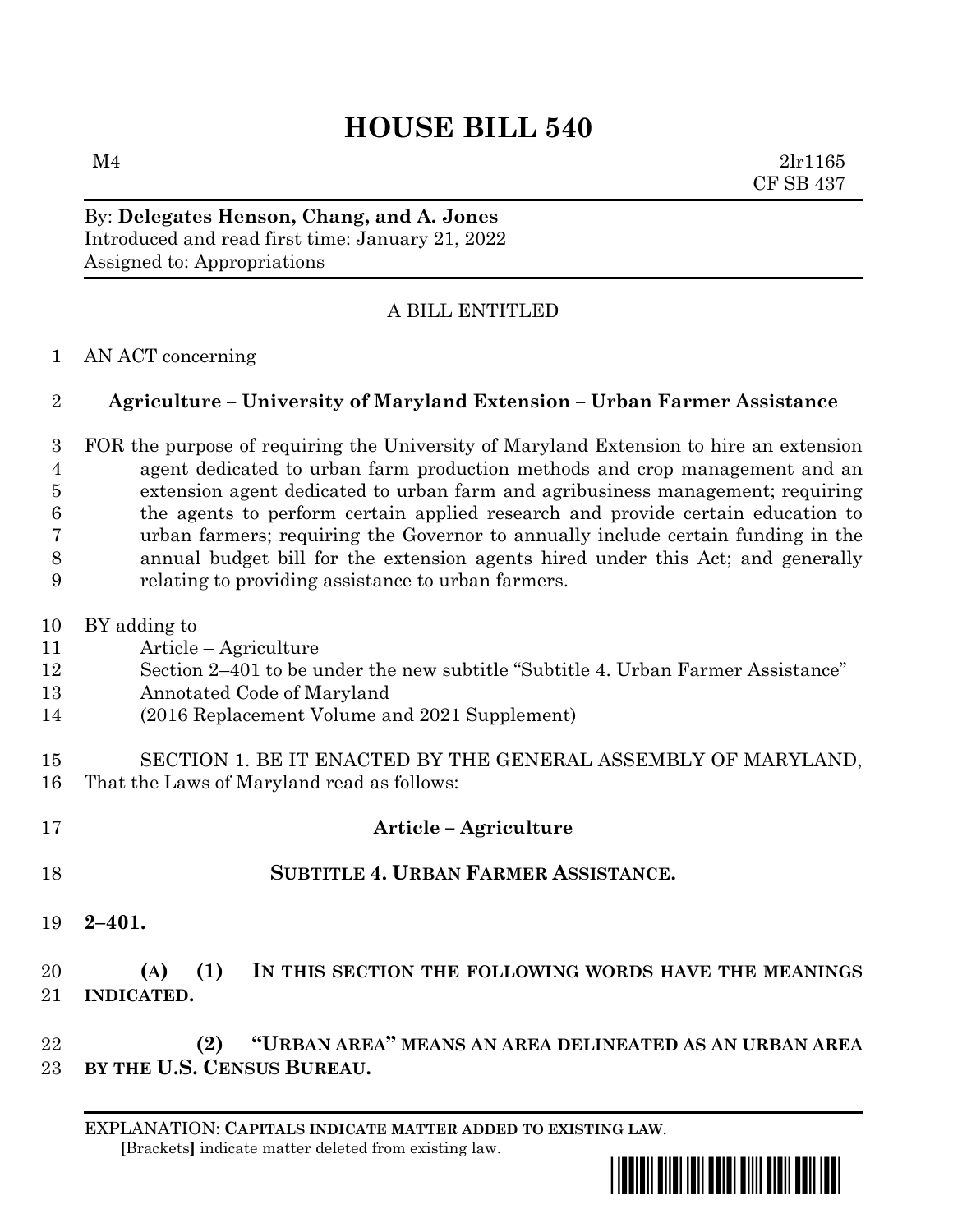**HOUSE BILL 540**

 **(3) "URBAN FARMER" MEANS AN INDIVIDUAL WHO FARMS IN AN URBAN AREA.**

 **(B) (1) THE UNIVERSITY OF MARYLAND EXTENSION SHALL HIRE AN EXTENSION AGENT DEDICATED TO URBAN FARM PRODUCTION METHODS AND CROP MANAGEMENT.**

 **(2) THE AGENT HIRED UNDER PARAGRAPH (1) OF THIS SUBSECTION SHALL:**

 **(I) PERFORM APPLIED RESEARCH ON URBAN FARM PRODUCTION METHODS AND CROP MANAGEMENT; AND**

 **(II) SPEND A MAJORITY OF THE AGENT'S TIME PROVIDING EDUCATION TO URBAN FARMERS ON URBAN FARM PRODUCTION METHODS AND CROP MANAGEMENT.**

 **(3) THE EDUCATION PROVIDED UNDER PARAGRAPH (2)(II) OF THIS SUBSECTION MAY INCLUDE:**

 **(I) PLANNING AND SCHEDULING CROP PLANTING AND HARVESTING IN URBAN AREAS, INCLUDING OUTDOORS, INDOORS, IN GREENHOUSES, AND IN HIGH TUNNEL PRODUCTION SYSTEMS;**

 **(II) PRODUCTION MANAGEMENT PRACTICES FOR CONTROLLED ENVIRONMENT AGRICULTURE SYSTEMS;**

 **(III) GROWING TRIALS AND PRODUCTION METHODS FOR CROPS GROWN IN URBAN AREAS, INCLUDING SPECIALTY CROPS SUCH AS HERITAGE VEGETABLES, ETHNIC VEGETABLES, HERBS, MICROGREENS, AND CUT FLOWERS;**

**(IV) PROPAGATION AND TRANSPLANT PRODUCTION;**

 **(V) TRAINING ON AND CERTIFICATIONS FOR GOOD AGRICULTURAL PRACTICES;**

- 
- **(VI) TRAINING ON ORGANIC CERTIFICATIONS; AND**

 **(VII) ANY OTHER TOPIC REGARDING URBAN FARM PRODUCTION METHODS AND CROP MANAGEMENT THAT THE AGENT, IN CONSULTATION WITH URBAN FARMERS AND FARM SERVICE PROVIDERS LOCATED IN URBAN AREAS, DETERMINES IS NECESSARY.**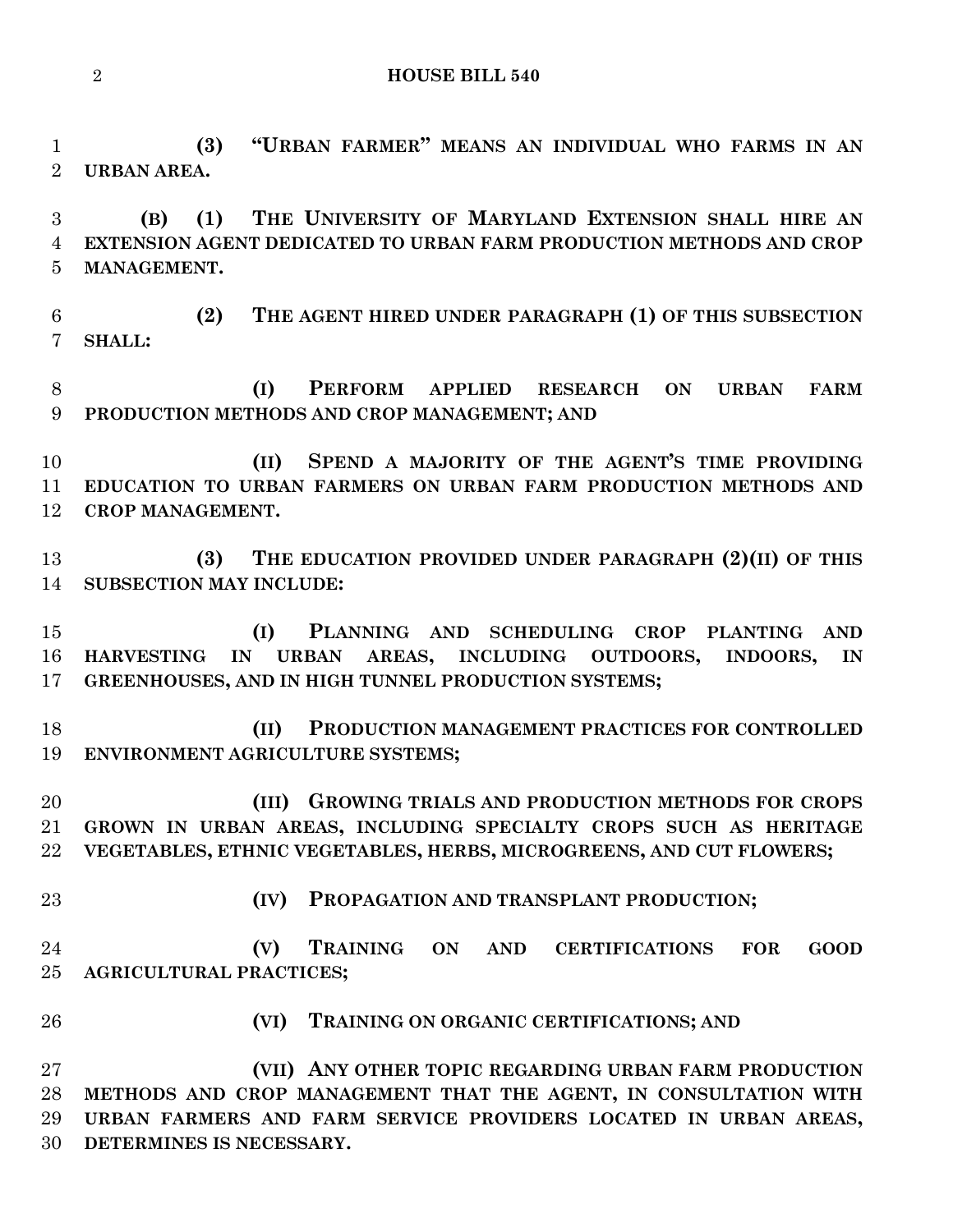**HOUSE BILL 540** 3

 **(C) (1) THE UNIVERSITY OF MARYLAND EXTENSION SHALL HIRE AN EXTENSION AGENT DEDICATED TO URBAN FARM AND AGRIBUSINESS MANAGEMENT. (2) THE AGENT HIRED UNDER PARAGRAPH (1) OF THIS SUBSECTION SHALL: (I) PERFORM APPLIED RESEARCH ON URBAN FARM AND AGRIBUSINESS MANAGEMENT; AND (II) SPEND A MAJORITY OF THE AGENT'S TIME PROVIDING AND COORDINATING EDUCATION FOR URBAN FARMERS ON URBAN FARM AND AGRIBUSINESS MANAGEMENT. (3) THE EDUCATION PROVIDED UNDER PARAGRAPH (2)(II) OF THIS SUBSECTION MAY INCLUDE: (I) ACCOUNTING AND FINANCIAL MANAGEMENT; (II) IDENTIFYING POTENTIAL CUSTOMERS AND BUSINESS DEVELOPMENT; (III) MARKETING; (IV) HUMAN RESOURCE MANAGEMENT; (V) DIFFERENT BUSINESS TYPES AND STRUCTURES; (VI) LAND ACQUISITION; (VII) INSURANCE; (VIII) LICENSING AND PERMITTING; AND (IX) ANY OTHER TOPIC REGARDING URBAN FARM AND AGRIBUSINESS MANAGEMENT THAT THE AGENT, IN CONSULTATION WITH URBAN FARMERS AND FARM SERVICE PROVIDERS LOCATED IN URBAN AREAS, DETERMINES IS NECESSARY.**

 **(D) FOR FISCAL YEAR 2024 AND EACH FISCAL YEAR THEREAFTER, THE GOVERNOR SHALL INCLUDE IN THE ANNUAL BUDGET BILL AN APPROPRIATION OF \$300,000 TO THE UNIVERSITY OF MARYLAND EXTENSION FOR THE EXTENSION AGENTS HIRED UNDER THIS SECTION.**